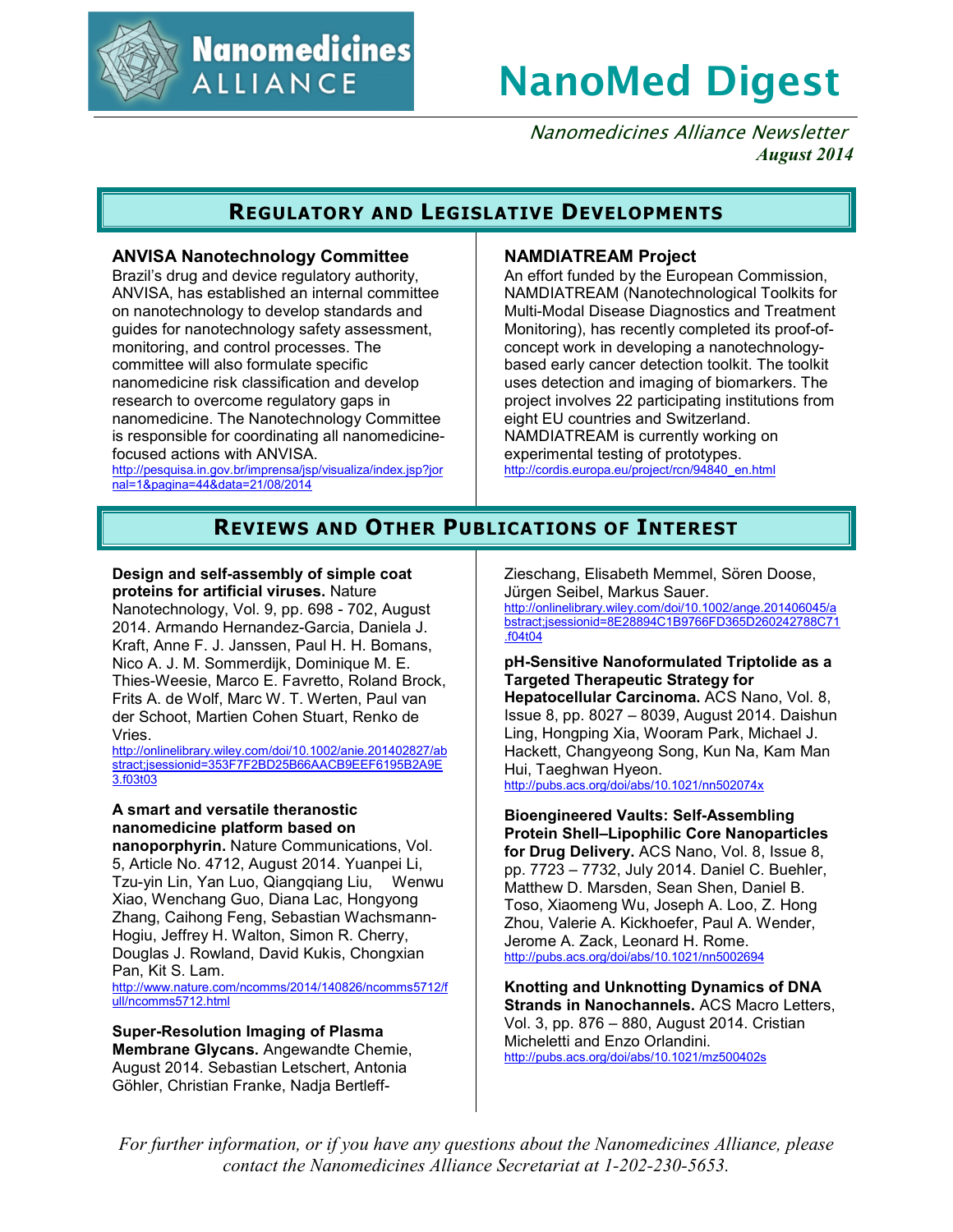**DNA impedance biosensor for detection of cancer, TP53 gene mutation, based on gold nanoparticles/aligned carbon nanotubes modified electrode.** Analytica Chimica Acta, Vol. 836, pp. 34 – 44, July 2014. H. Fayazfar, A. Afshar, M. Dolati. http://www.sciencedirect.com/science/article/pii/S000326701

4006370

### **Adaptive growth factor delivery from a polyelectrolyte coating promotes synergistic bone tissue repair and reconstruction.**

Proceedings of the National Academy of Sciences, Vol. 111, No. 35, September 2014. Nisarg J. Shah, Md. Nasim Hyder, Mohiuddin A. Quadir, Noémie-Manuelle Dorval Courchesne, Howard J. Seeherman, Myron Nevins, Myron Spector, Paula T. Hammond. http://www.pnas.org/content/111/35/12847

**Manipulation of cell membrane using carbon nanotube scaffold as a photoresponsive stimuli generator.** Science and Technology of Advanced Materials, Vol. 15, No. 4, August 2014. Takao Sada, Tsuyohiko Fujigaya, Naotoshi Nakashima.

http://iopscience.iop.org/1468-6996/15/4/045002/

### **A single-stranded architecture for cotranscriptional folding of RNA**

**nanostructures.** Science, Vol. 345, No. 6198, pp. 799 – 804, August 2014. Cody Geary, Paul W. K. Rothemund, Ebbe S. Andersen. http://www.sciencemag.org/content/345/6198/799

**A carbon nanotube–polymer composite for T-cell therapy.** Nature Nanotechnology, Vol. 9, pp. 639 – 647, August 2014. Tarek R. Fadel, Fiona A. Sharp, Nalini Vudattu, Ragy Ragheb, Justin Garyu, Dongin Kim, Enping Hong, Nan Li, Gary L. Haller, Lisa D. Pfefferle, Sune Justesen, Kevan C. Herold, Tarek M. Fahmy. http://www.nature.com/nnano/journal/v9/n8/full/nnano.2014.1 54.html

### **Cisplatin-tethered gold nanospheres for multimodal chemo-radiotherapy of**

**glioblastoma.** Nanoscale, Issue 18, 2014. Sonali Setua, Myriam Ouberai, Sara G. Piccirillo, Colin Watts, Mark Welland. http://pubs.rsc.org/en/Content/ArticleLanding/2014/NR/C4N

R03693J#!divAbstract

**Multimonth controlled small molecule release from biodegradable thin films.** Proceedings of the National Academy of Sciences, Vol. 111, No. 33, August 2014. Bryan B. Hsu, Myoung-Hwan Park, Samantha R. Hagerman, Paula T. Hammond. http://www.pnas.org/content/111/33/12175

### **Convex lens-induced nanoscale templating. release from biodegradable thin films.**

Proceedings of the National Academy of Sciences, August 2014. Daniel J. Berard, François Michaud, Sara Mahshid, Mohammed Jalal Ahamed, Christopher M. J. McFaul, Jason S. Leith, Pierre Bérubé, Rob Sladek, Walter Reisner, Sabrina R. Leslie.

## http://www.pnas.org/content/early/2014/07/31/1321089111

**Nanotechnology Law & Guidelines: A Practical Guide for the Nanotechnology Industries in Europe.** Springer 2014, Anthony Bochon.

http://www.amazon.com/Nanotechnology-Law-Guidelines-Practical-

Industries/dp/3319018922/ref=sr\_1\_1?ie=UTF8&qid=141046 4697&sr=8-

1&keywords=Nanotechnology+Law+%26+Guidelines%3A+A +Practical+Guide+for+the+Nanotechnology+Industries+in+E urope.

#### **Responsibility in Nanotechnology Development (The International Library of Ethics, Law and Technology).** Springer 2014. Simone Arnaldi, Arianna Ferrari, Paolo Magaudda, Francesca Marin.

http://www.amazon.com/gp/product/9401791023/ref=as\_li\_tl ?ie=UTF8&camp=1789&creative=9325&creativeASIN=9401 791023&linkCode=as2&tag=nanowerk-20

#### **Horizons in Clinical Nanomedicine.** Pan Stanford 2014. Varvara Karagkiozaki and Stergios Logothetidis.

http://www.amazon.com/gp/product/9814411566/ref=as\_li\_tl ?ie=UTF8&camp=1789&creative=9325&creativeASIN=9814 411566&linkCode=as2&tag=nanowerk-20&linkId=L6UWNEN4DW2LFIV3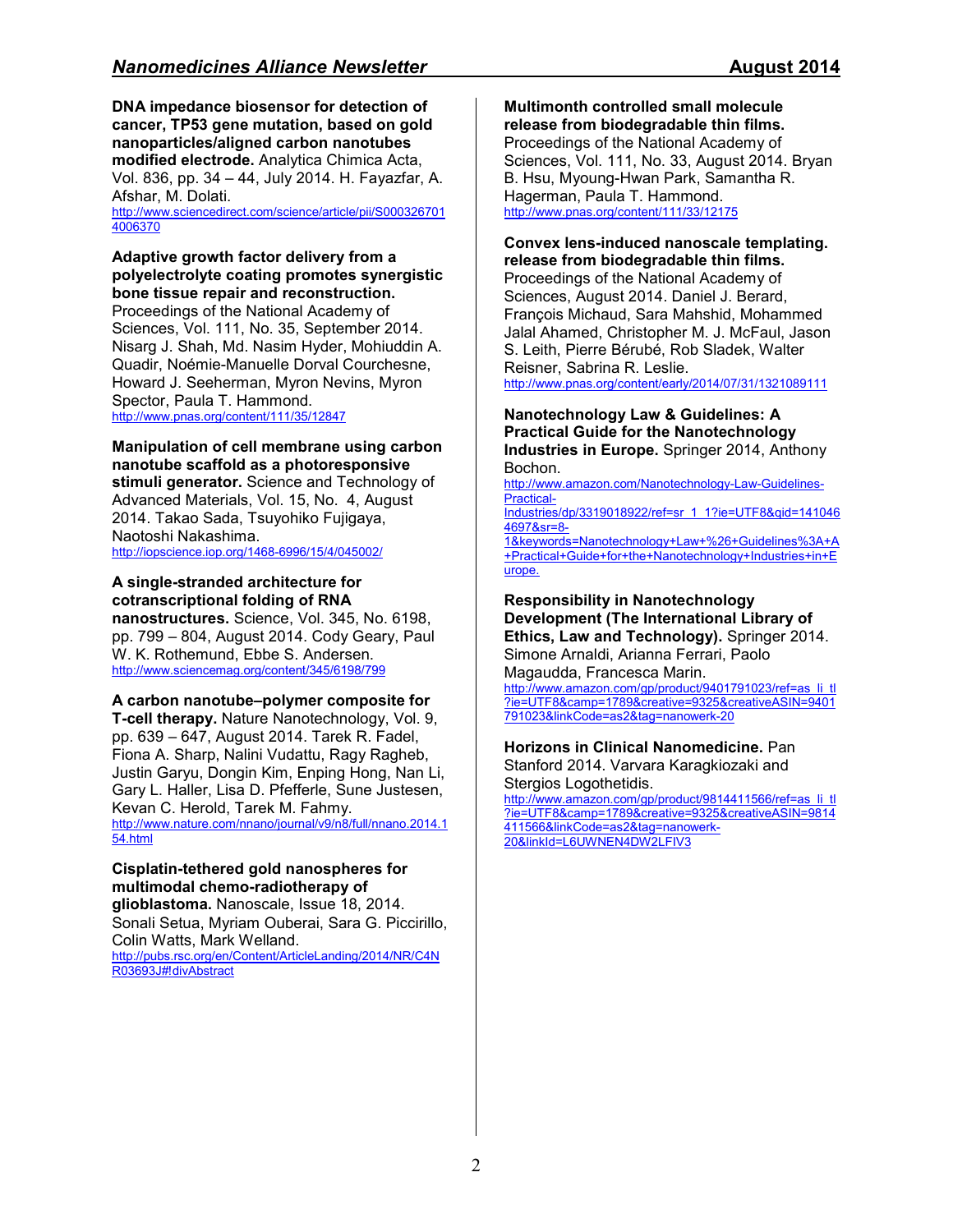#### **CONFERENCES AND WORKSHOPS NanoDDS, October 6 – 8, 2014, Chapel Hill, NC, USA**  Targeted drug delivery Cancer nanotechnology Nanomedicine and education Applied nanomedicine Theranostic & imaging Gene & SiRNA delivery https://pharmacy.unc.edu/news/events/nanodds14 **ETP Nanomedicines Annual Event 2014, October 15 – 16, 2014, San Sebastian, Spain**  Nanomedicine developments Diagnostics & imaging **Nanotherapeutics** Regenerative medicine Clinical interface Toxicology & Characterization http://www.etp-nanomedicine.eu/public/newsevents/events/etp-nanomedicine-annual-event-2014-1/etpnannual-event-2014-programme **Trends in Nanotechnology International Conference, October 27 – 31, 2014, Barcelona, Spain**  Nanofabrication tools Nanoscale integration **Toxicity Regulation Proteins and Nanoparticles @ Membranes 2014, 19 – 22 October, 2014, Julich, Germany Nanoparticles** Biological systems http://www.fz-juelich.de/ics/ics-2/EN/Leistungen/ConferencesAndWorkshops/Particles@Me mbranes/\_node.html **Nanoinformatics for Environmental Health and Biomedicine, 2 – 5 November 2014, Belfast, UK**  Data management Nanomaterial characterization Computing applications for nanomedicine http://nanoinfo2014.weebly.com/ **NanoCon 2014, 5 – 7 November 2014, Brno, Czech Republic**  Tissue engineering Biochemical applications Nano-implants Anti-tumor therapy http://www.nanocon.eu/en/topics/ **1st European Conference on Pharmaceutics: Drug Delivery, 13 – 15 April 2015, Reims, France Targeting** Liposomes and nanoparticles http://www.apgi.org/Reims2015.htm

### **REFERENCE SECTION**

### **Nanobio- and Nanomedicine Companies**

http://www.tntconf.org/2014/topics.php?conf=14

Listed alphabetically: http://www.nanowerk.com/nanotechnology/nanomaterial/nan obiomedicine\_a.php

### **Nano Organizations**

Nanobiotechnology

National Center for Toxicological Research (NCTR): http://www.fda.gov/AboutFDA/CentersOffices/NCTR/default. htm

National Nanotechnology Initiative (NNI): http://www.nano.gov/

Nano Science and Technology Consortium (NSTC): http://www.nstc.in/

Nano Science and Technology Institute (NSTI): http://www.nsti.org/

The Nanotechnology Institute (NTI): http://nanotechinstitute.org/

### **Nano Journals**

American Chemical Society -- Nano Letters: http://pubs.acs.org/journal/nalefd

Institute of Physics – Nanotechnology: http://iopscience.iop.org/0957-4484/

Journal of Nanoscience and Nanotechnology: http://www.aspbs.com/jnn/

NanoTrends - A Journal of Nanotechnology and its Applications: http://www.nstc.in/journal/default.aspx

BCC Research -- Nanotechnology Reports: http://www.bccresearch.com/index/category/code/nanotechn ology

*For further information, or if you have any questions about the Nanomedicines Alliance, please contact the Nanomedicines Alliance Secretariat at 1-202-230-5653.*